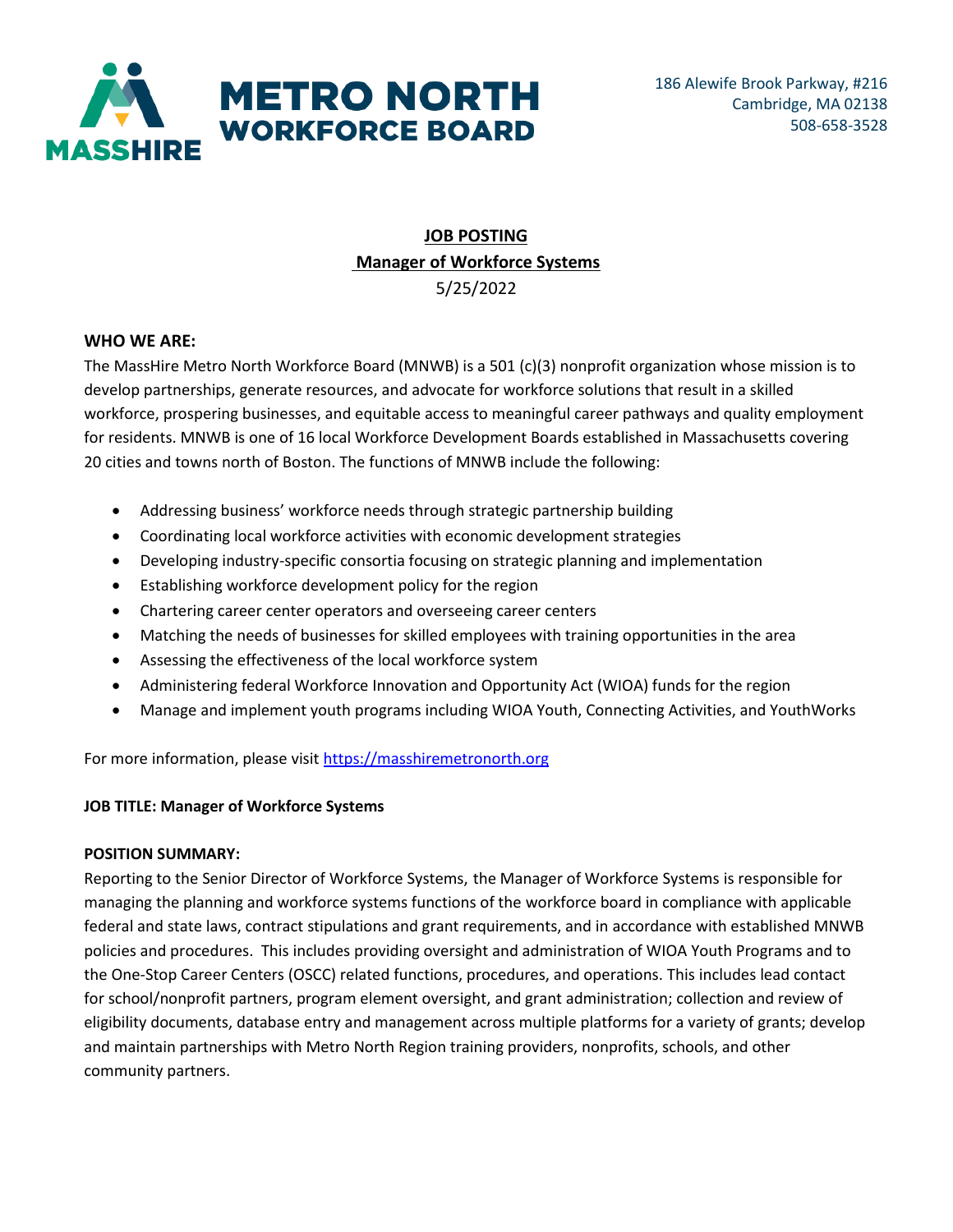

# **PRIMARY RESPONSIBILITIES AND DUTIES:**

- In Partnership with the other members of the Workforce Systems Team, conduct MNWB's oversight of the One-Stop Career Centers (OSCC) and the WIOA Youth Program Providers related to the U.S. Department of Labor's Workforce Innovation and Opportunity Act (WIOA) including grants management, development of annual contract, contract implementation, reporting, development and oversight of fund allocation, tracking, and project/program close-out process. This also includes MOSES database management and management of WIOA Youth program providers.
- Ensure all WIOA programming is providing accurate data (both to the board and entered in the MOSES database) in compliance with local, state and federal regulations
- Support in the development of the annual plan, WIOA allocations, and any other associated documents to be submitted to the state, working closely with the Senior Director of Workforce Systems.
- Oversee the performance of WIOA Youth Program Providers and support in the oversight of the OSCC's performance in meeting both local performance goals and WIOA performance goals.
- Ensure that the WIOA Individual Training Account (ITA) systems are compliant with local and state policy.
- Manage the monitoring of the Youth Program Providers and support in annual reviews of OSCCs operations to ensure compliance with MNWB Policies and Procedures and WIOA Regulations through site visits and file review.
- Stay current with all Federal and State performance and regulatory requirements and provide technical assistance and training to service providers to ensure compliance.
- Collect intakes and assessment interviews from providers and review for accuracy and data entry in MOSES database
- Utilize the information technology system (MOSES) which tracks all levels of customer activity for meeting performance standards for program evaluation and reporting.
- Attend statewide meetings and participate in workgroups as deemed necessary by the Senior Director of Workforce Systems.
- Perform MNWB administrative duties and assume other tasks and responsibilities as the Senior Director of Workforce Systems may assign.

# **DESIRED SKILLS/QUALITIES/QUALIFICATIONS:**

- Expertise in data collection and analysis
- Knowledge of WIOA compliance and federal regulations
- Excellent attention to detail
- Ability to work both independently as well as a member of a team
- Operations oriented thinker and planner
- Ability to take initiative
- Ability to effectively present information and respond to questions from training and service providers, funding sources and the public in either individual or group settings
- Excellent communication skills, both written and oral required